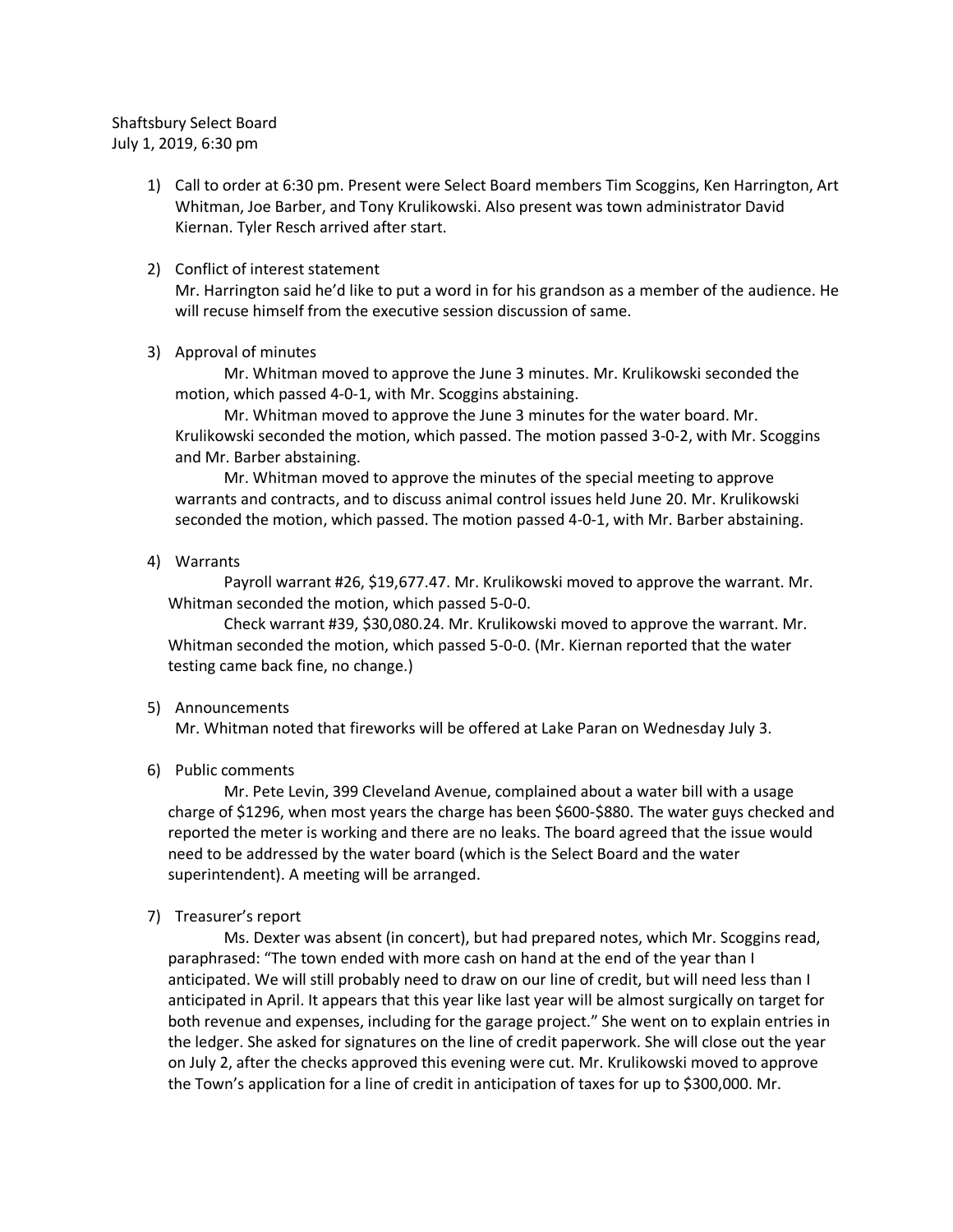Whitman seconded the motion, which passed 5-0-0. Mr. Scoggins signed a state form regarding compliance with certain requirements already addressed in the annual audit.

8) Roads report

Mr. Kiernan reported that the crew started roadside mowing, conducted by Mr. Hosely. He has been contracted for 100 hours. After those ours are used, the town will rent a mower and mow throughout the autumn. They are ditching Cold Spring Road and will be grading Airport Rd. The compacter has arrived. Some items need to be addressed at the new Garage. On the 15th, bids will be opened for repair of a portion of the road in Shaftsbury Hollow. Bids for paving on the Myers Rd. and North Rd. aprons will be sought. A bid for repairing the depression on White Creek Rd. will be sought. The Town will pull up the pavement rather than contract to have it ground up. The town applied for a grant for work on Trumbull Hill and a project on Cross Hill. Mr. Kiernan hopes to go to bid for other projects before the end of the season. State engineer designers have broken Myers Rd. into three sections, which will be tackled sequentially. Mr. Kiernan has offered Peter Cross fill from ditching operations to be placed on the parcel he owns behind the old garage. He is aiming for an auction in late August. Mr. Kiernan has stored many boxes of old documents in the old garage and will go through them in the next months, discarding what can be legally discarded. Mr. Scoggins reminded Mr. Kiernan that he'd like to post on the website the schedule for such road improvements.

Mr. Harrington spoke on behalf of his grandson, Cody Wilkins, who "is a good worker and a natural equipment operator. He took off a week from work to get his GED so he'd be eligible for the position."

9) Chief Vadakin – Fire Truck Replacement

Chief Vadakin explained that, since it would take more than 400 days to receive delivery of a new truck; the schedule calls for a new truck in 2021; and the sinking fund plus the selling price of the old truck could cover the cost of about \$350,000 for a new truck, Mr. Vadakin would like to seek to buy a new truck. He will seek bids from vendors within 1.5 hours or so. He has prepared a checklist of what is needed in the truck which vendors can use. The final bid packet has been prepared. Mr. Vadakin said the old truck would probably bring in \$130,000. Mr. Kiernan said the sinking fund has \$339,000+ and more will be added in FY2021. Mr. Vadakin noted that he couldn't sell the old truck until the new truck has been delivered, so he's not sure what price it will bring. Mr. Whitman moved to send the bid package for a new fire truck. Mr. Krulikowski seconded the motion. The motion passed 5-0-0. Mr. Kiernan will also advertise in the paper.

10) SoVT Economic Summit – Tyler Resch

Former selectman Tyler Resch reported his observations and opinions on the Southern Vermont Economic held at Mt Snow in Dover on May 23. His full report is attached to these minutes. Of note, Mr. Resch committed positively on the spirit of regionalism that was evident at the conference. As a historian and long-time resident, he has observed that for many years towns have functioned independent and isolated. Every town has its own select board, school board, fire department, etc. Regional coordination and cooperation were little in evidence. It was heartening to see citizens, business owners, and local and state officials striving together toward common goals, said Resch.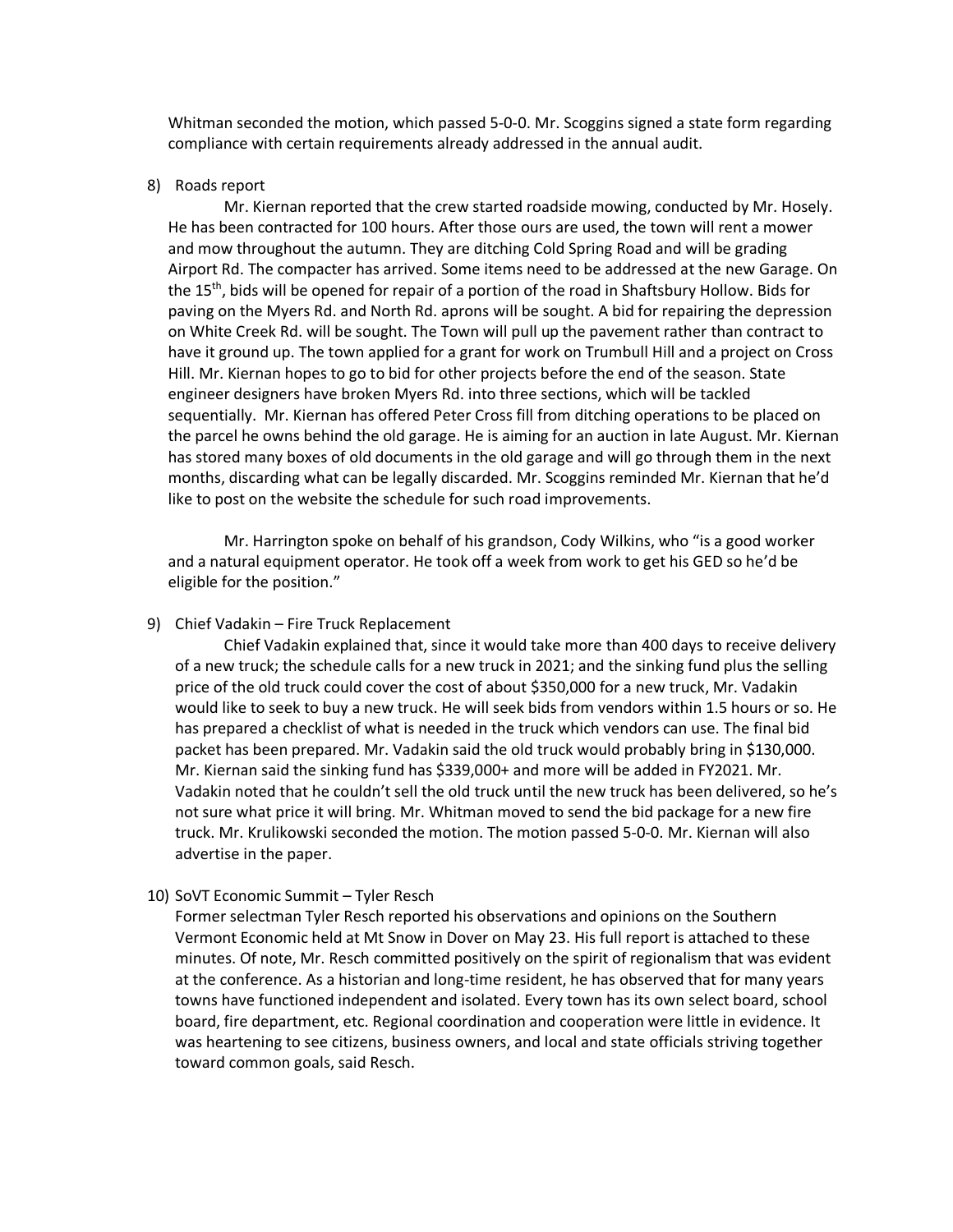Mr. Scoggins, who also attended the summit, noted that the Bennington County Regional Economic Development (RED) group continues to meet, and to explore various ways in which regionalism can be encouraged.

#### 11) Other business

Mr. Scoggins shared three maps created by BCRC portraying broadband and cell phone coverage or the lack thereof in Town. He hopes to place the maps on the website, where residents can see which carrier best serves their neighborhood.

He also noted strong signal from Vtel on Rod and Gun Club Road. That signal provides "fixed point wireless" broadband internet service as well as cell phone coverage. Residents on Rod and Gun Club Road who are unhappy with their Internet service are encouraged to contact Vtel.

Mr. Kiernan reported that PACIF has agreed to re-cover town clerks in their capacity as notary publics.

Mr. Whitman shared a story about a dog bite that portrayed how greatly communication has broken down regarding animal control. He promised to talk about it more in the future.

Mr. Scoggins reported that he often produces reports on Select Board business for the Bennington Banner, which they routinely publish.

In response to a question from Mr. Harrington, Mr. Kiernan reported that state engineers recommend that the dip on White Creek Rd. be leveled and paved so as to get the road through the next winter. The major repair will be made in 2020.

#### 12) Review of action items

Trustees of Public Funds have agreed to consolidate the funds. Our attorney advised that it can be done relatively easily with statements from the Town Clerk that the original documents cannot be found. A judge can then be requested to allow the Town to consolidate and make the funds available. The attorney will be crafting the language needed to move forward.

Road crew schedules will be posted regularly on the web and on the ground.

Mr. Kiernan will meet with water superintendent Jim McGinnis regarding Mr. Levin's water bill.

Mr. Kiernan will look into the legality of hiring the sheriff to serve summonses to dog owners whose dogs are unregistered.

Mr. Kiernan will also ask the Sheriff about enforcing the traffic laws.

#### 13) Executive session

Mr. Krulikowski moved to enter executive session to discuss matters related to personnel and hiring issues. Mr. Whitman seconded the motion, which passed 5-0-0. Mr. Harrington recused himself from the executive session and left the building.

- 14) Motion to return to open session at 8:01 By Mr. Whitman. Seconded by Mr. Barber.
- 15) Motion to offer Cody Wilkins a full-time employee position in the Department of Public Works by Mr. Whitman, Seconded by Mr. Barber. Motion passed 4-0-0. (Mr. Harrington had left.) Mr. Wilkins replaces an employee who resigned.
- 16) Adjournment Motion by Mr. Whitman. Seconded by Mr. Krulikowski. Motion carried 4-0-0.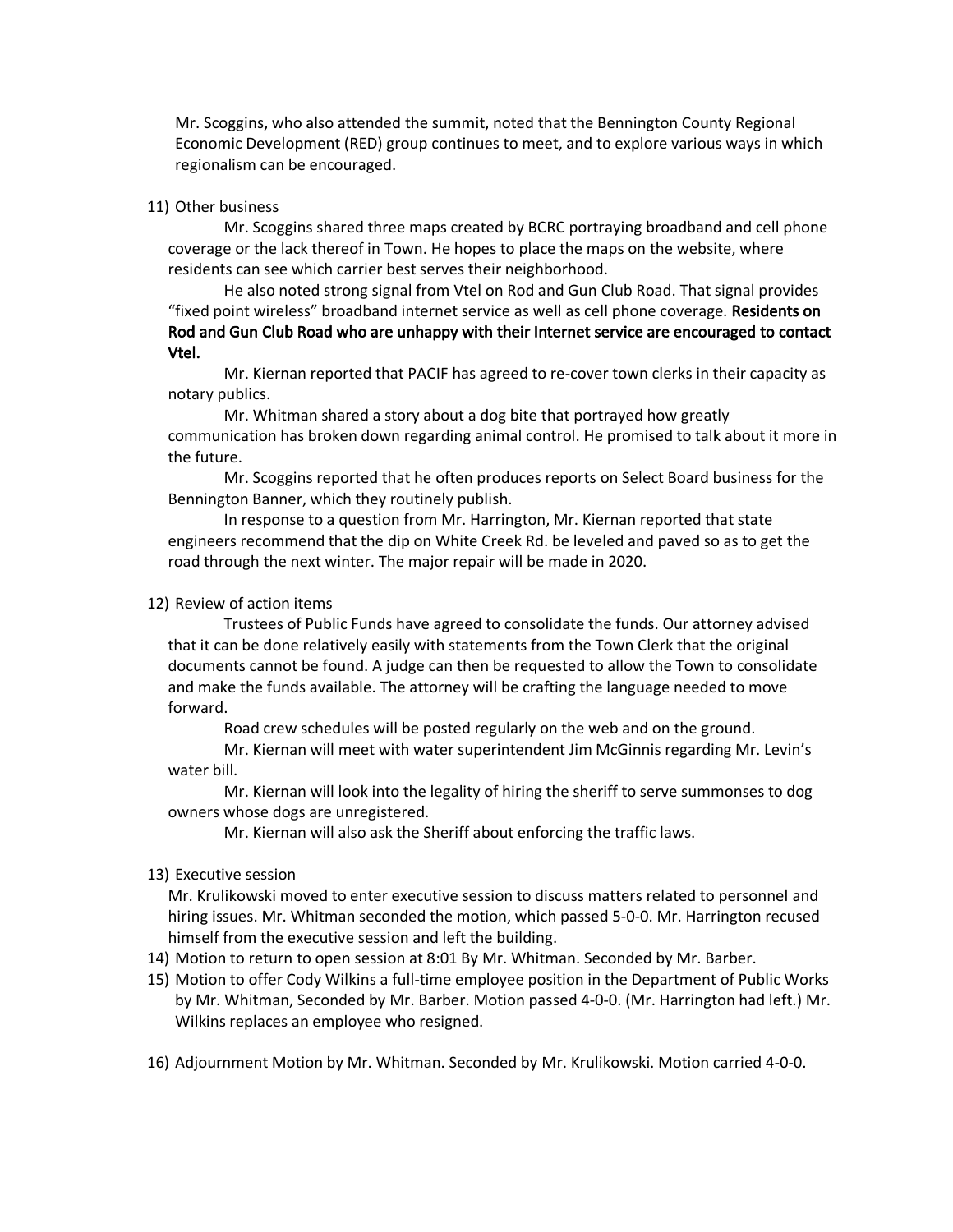# MEMO

To: Shaftsbury Selectboard

From: Tyler Resch

Re: Southern Vermont Economic Summit

June 2, 2019

Efforts to stimulate the economy in Bennington and Windham counties have been in the news lately, as well as a subject of the selectboard's concerns. So when I read about the May 23 "Economic Summit" at Mount Snow, at the last minute I called Tim Scoggins about it and asked whether there was a way I could go. He agreed the town would pay for my registration if I were to report to the Selectboard. This is my report as an independent citizen observer.

First I want to express my sense of appreciation for the progress that has been achieved in Shaftsbury in very recent times. The newly reconfigured municipal dump, the beautifully renovated offices at Cole Hall, and above all, the new town garage. Another sign of progress is seen in the aggressive work being pursued by your new road commissioner. All these projects have been a long time coming, and they have been done with little perceptible burden on the taxpayer.

I was a member of this board for five years nearly 20 years ago, and a new town garage was urgently needed back then. So I have a special sense of what it really took to get the garage project moving and figuring how to pay for it on relatively gentle terms.

-0-

At the Economic Summit it was basically encouraging to see 275 people from various venues and agencies and offices getting together from both counties. The overall theme might be described as breaking down traditional town and county barriers in the interest of the overall economy.

The program, other than having a dynamic speaker – the same speaker who entertained the annual BCRC dinner the night before -- was divided into twelve different sessions in three time periods, so you could only attend three of them. I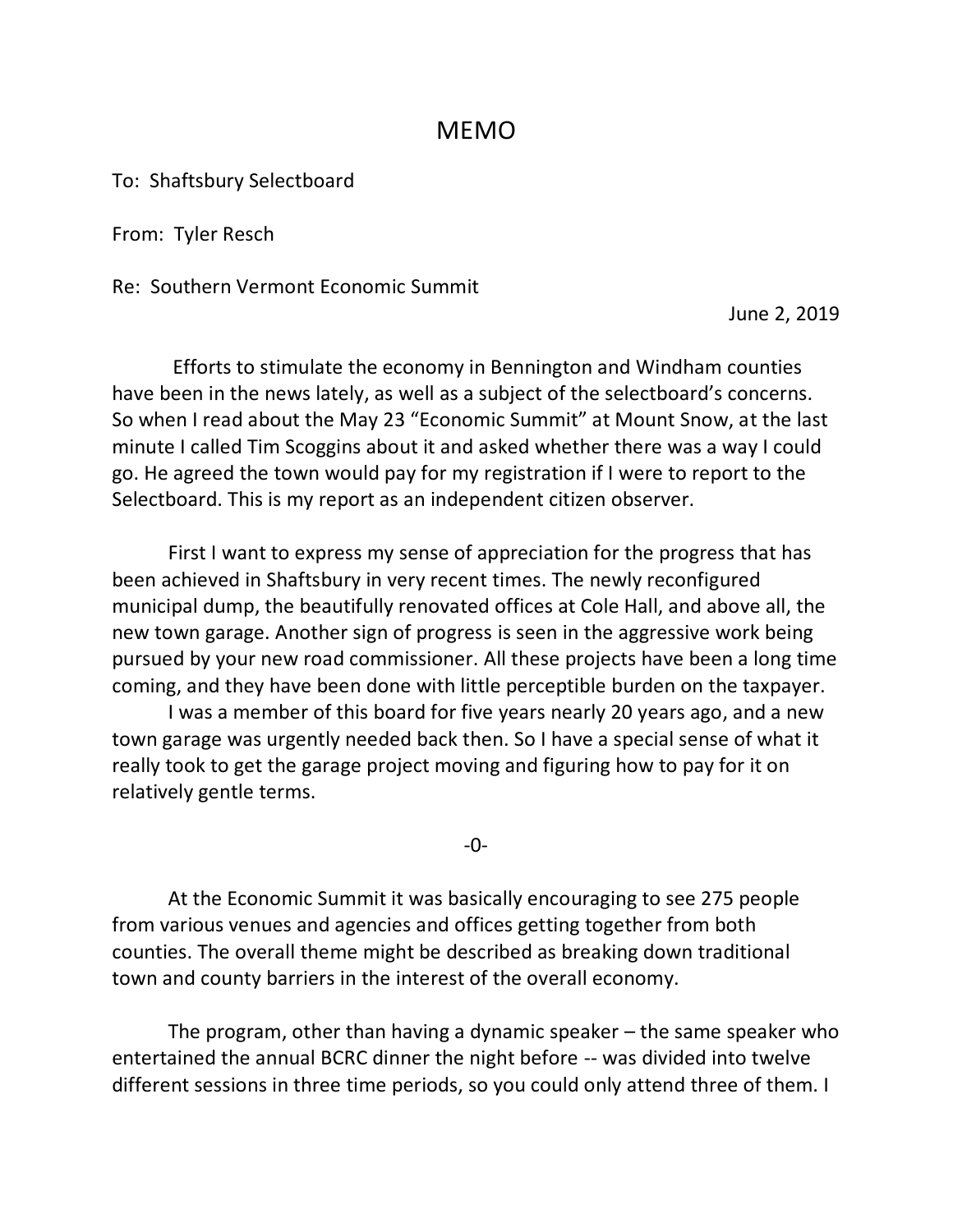gravitated first toward one titled "financing great community projects." This primarily involved the successful Brooks House redevelopment project in downtown Brattleboro, and the very comparable Putnam-Greenberg Block in Bennington. What's encouraging, I thought, is that the same M&S Development is involved in both projects, and their experience should be valuable here in Bennington.

Two other major downtown projects were described: the Mocha Joe's Coffee building on Flat Street in Brattleboro, where a large abandoned building was brought back to life; and the productive rescue in Springfield, Vt., of some 300,000 square feet of space abandoned years ago by the machine-tool industry there. (I have some familiarity with all these situations, having edited newspapers in both Brattleboro and Springfield some years ago.)

Secondly, a session titled "What Makes a Resilient Community?" involved enthusiastic descriptions of towns that came back from disaster or trauma. A sparkplug of a woman from Bethel told how that town not only recovered from near wipeout by hurricane Irene but then came alive with new community activities and revitalization of its small downtown. A woman from Arlington told how a local tragedy, the murder of an elderly woman, prompted neighbors and citizens to get together to create a new sense of community. Another success story was told about the revitalization of the village of Bellows Falls, where productive use was made of neglected buildings.

Lastly, a session on state taxes and incentives offered probably the most relevant specific information for Shaftsbury. Tim Terway from the Vermont Center for Geographic Information told how the state hopes to link with local listers to develop a statewide Grand List, with the entire state being mapped. Doug Farnham of the state tax department focused on problems with commercial tax appraisals, because of different criteria and levels of professionalism varying from town by town. He suggested that eventually the state would like to be responsible for appraising all large commercial properties. He also mentioned a proposal to allow towns to merge and/or create new assessment districts. This was the only session that Tim Scoggins and I attended together, and I raised the question with him about how the Peckham property is assessed in Shaftsbury.

Among conclusions I drew from attending this Economic Summit: